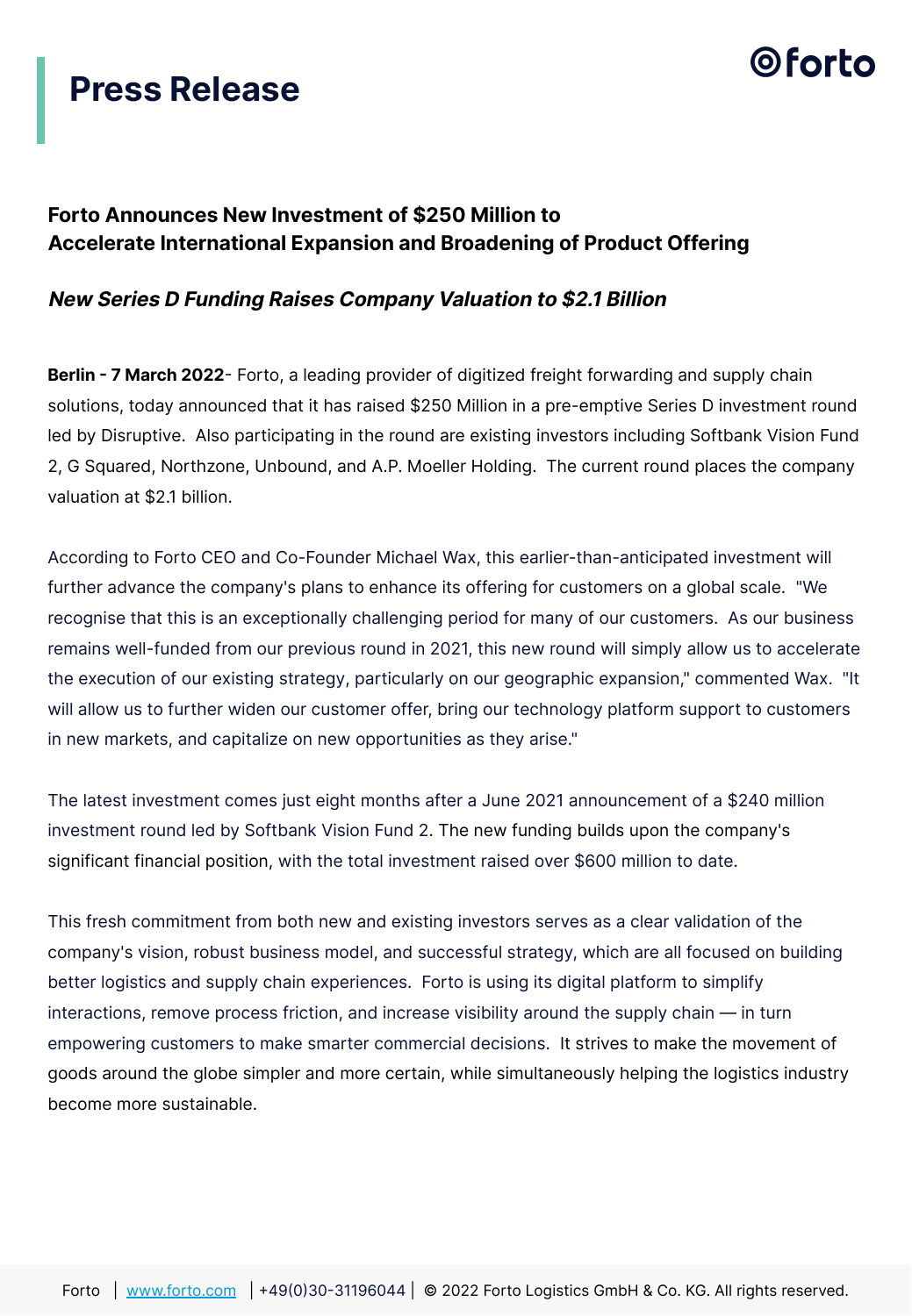## 0 forto

Disruptive, a leading technology investment firm based in the United States (Austin, TX), explained the opportunity it sees in Forto: "the last few years have presented significant challenges and well-publicized uncertainty around the worldwide movement of goods. They have clearly highlighted the need for further visibility and control across the supply chain, and for Forto's transformative solutions," commented Alex Davis, CEO of Disruptive. "Forto has significant potential to drive real change and improve global logistics experiences for customers across industries and touching all sectors of the shipping industry."

Forto has a worldwide presence with offices across Germany and Asia (including Shanghai, Ningbo, Shenzhen, Singapore and Hong Kong). In 2021, the company expanded its European presence with offices in Copenhagen and Aarhus in Denmark, Madrid in Spain, Rotterdam in the Netherlands. It also opened an office in Ho Chi Minh City, Vietnam. In 2022, Forto plans to further expand its footprint to customers in Poland, Belgium, Sweden and southern Europe.

Forto will continue to grow the company, with the addition of further industry-leading expertise in technology and logistics and the expansion of the senior leadership team to underpin this growth. In addition to the appointment of logistics industry experts to lead its regional expansion efforts, Forto recently appointed Jochen Freese, formerly Chief Commercial and Marketing Officer for CEVA Logistics, as Executive Vice President of Procurement and Business Development.

The company will also continue to advance its work to make global trade more sustainable. It aims to make climate action easy for customers, which starts with visibility on emissions and information that empowers them to make impactful data-based decisions. The goal is for sustainable choices to become the default.

The transaction remains subject to statutory closing conditions and is expected to conclude in the next few weeks.